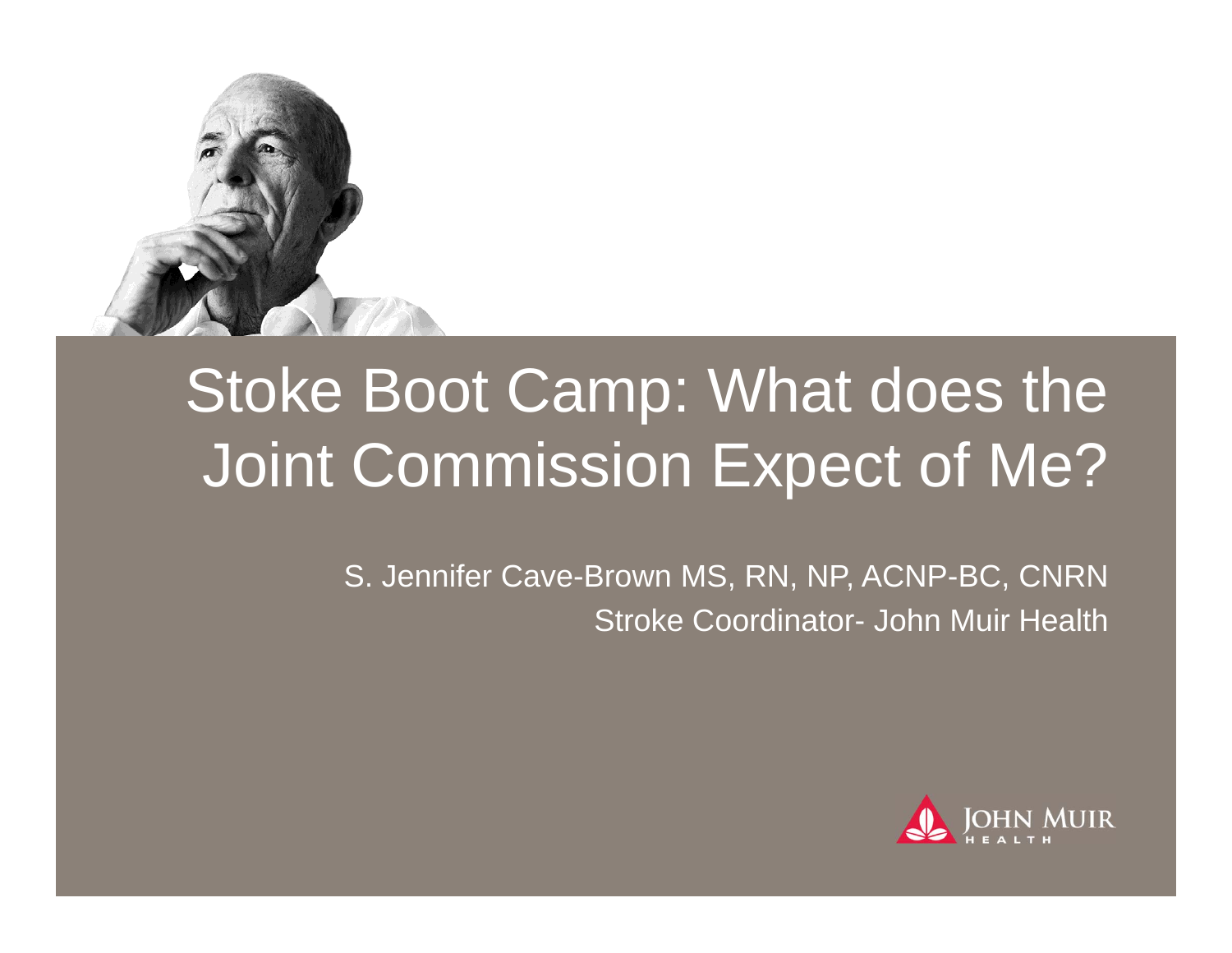# Disclosures

• None to report

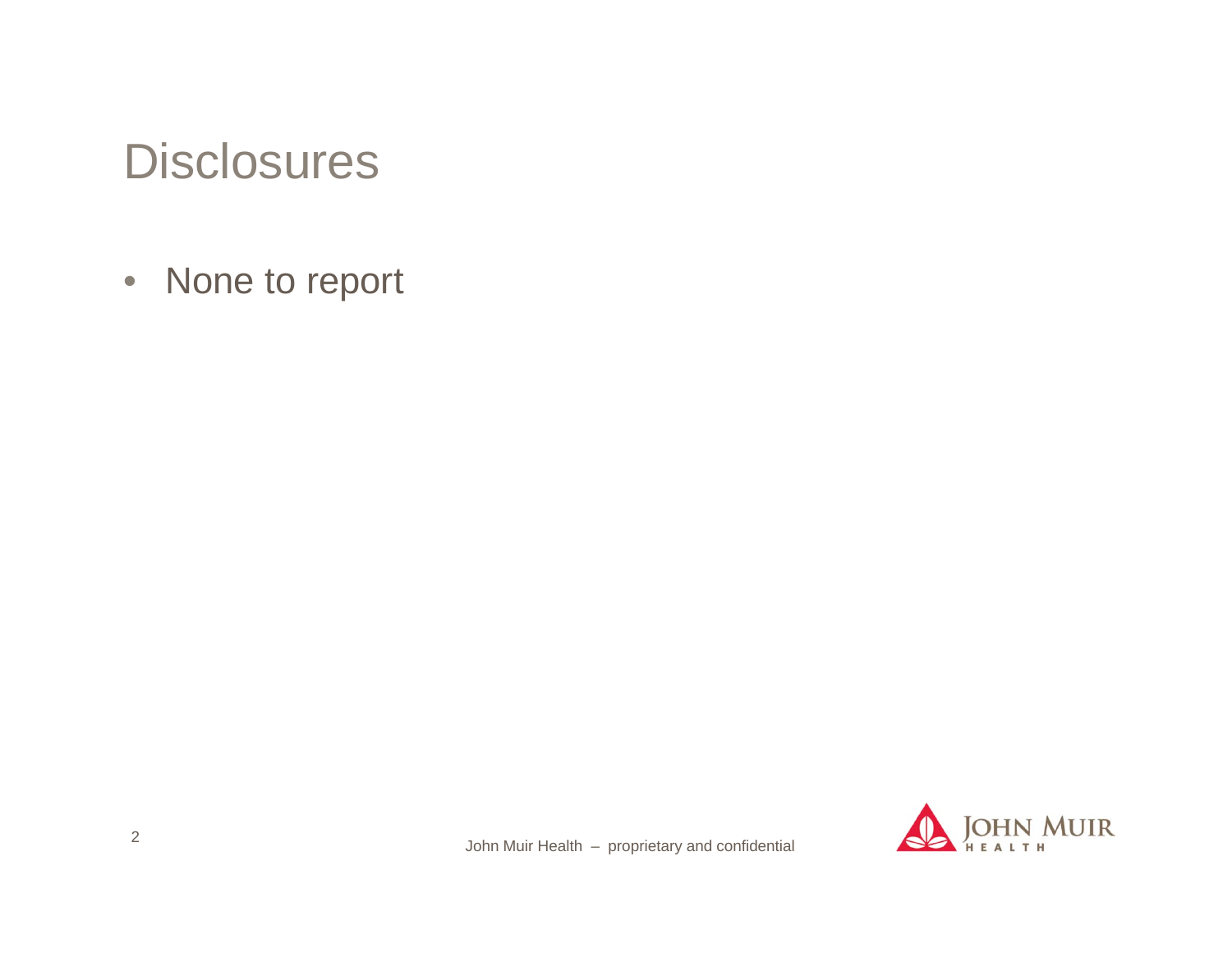# **Objectives**

- $\bullet$ Review overall stroke survey focus
- $\bullet$ Discuss tracers
- $\bullet$ Discuss stroke standards
- $\bullet$ Discuss how to prep the staff for survey day.
- $\bullet$ Discuss the Staff RN Role on the survey day

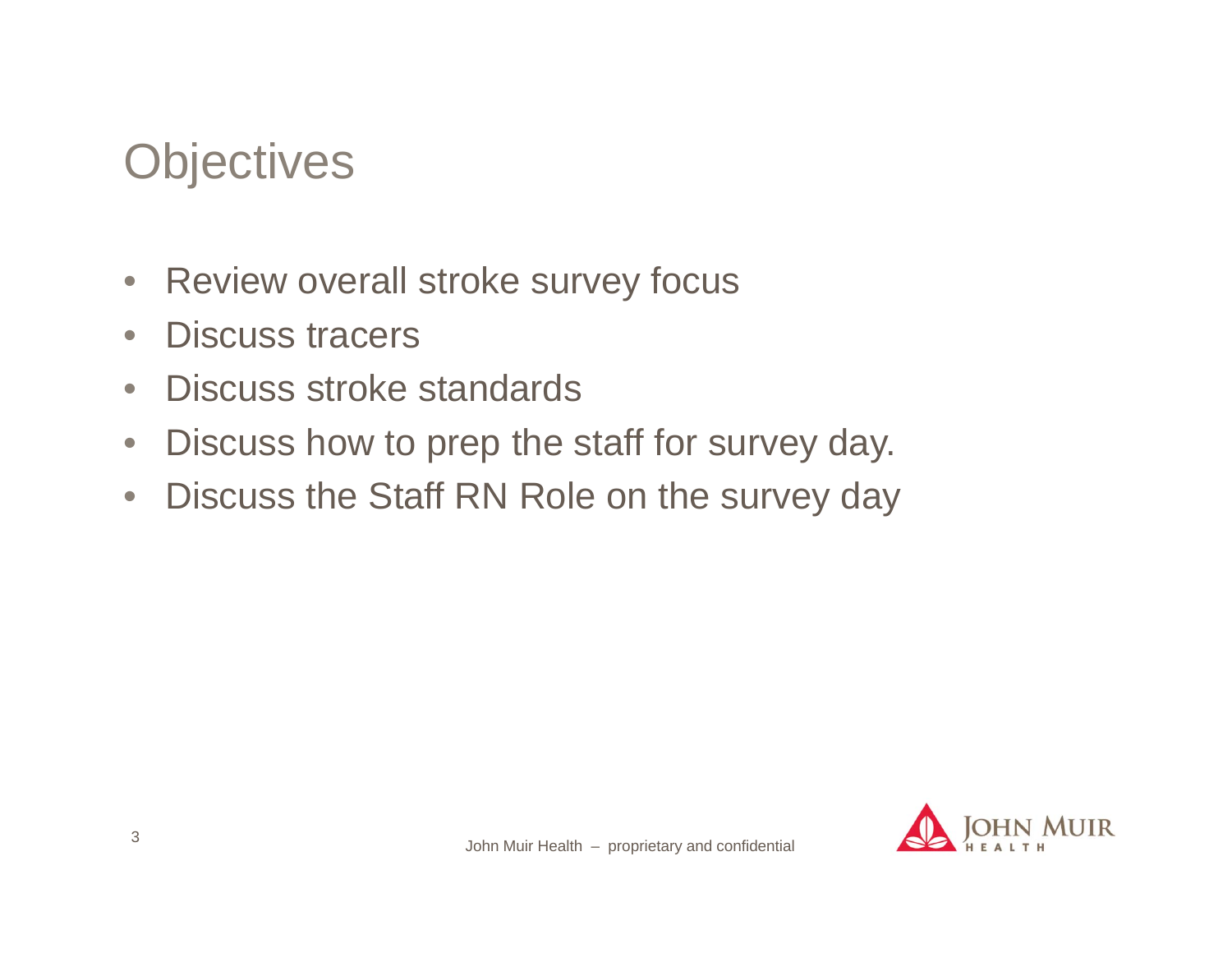# Your reaction to The Joint Commission





John Muir Health – proprietary and confidential <sup>4</sup>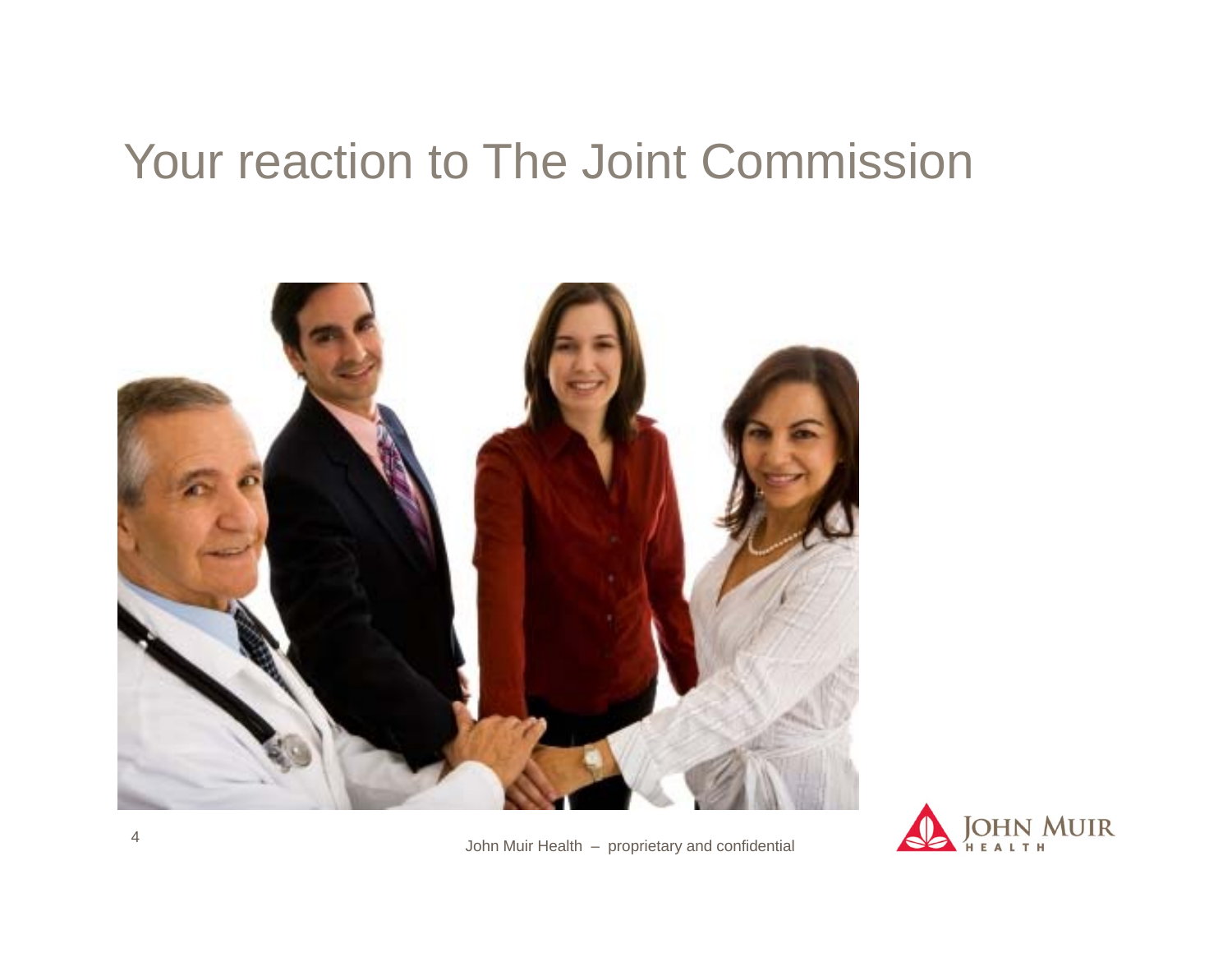# The Joint Commission Focus

 $\bigcirc$ Not to be punitive



- $\bigcirc$ Ensures Evidence-based practice standards
- $\bigcirc$  Improves the Quality of care by reducing variation in processes.
- $\bullet$  Provides a framework for program structure and management.
- Promotes a culture of excellence
- $\bullet$  Strengthens community confidence in the quality of care, treatment, and services



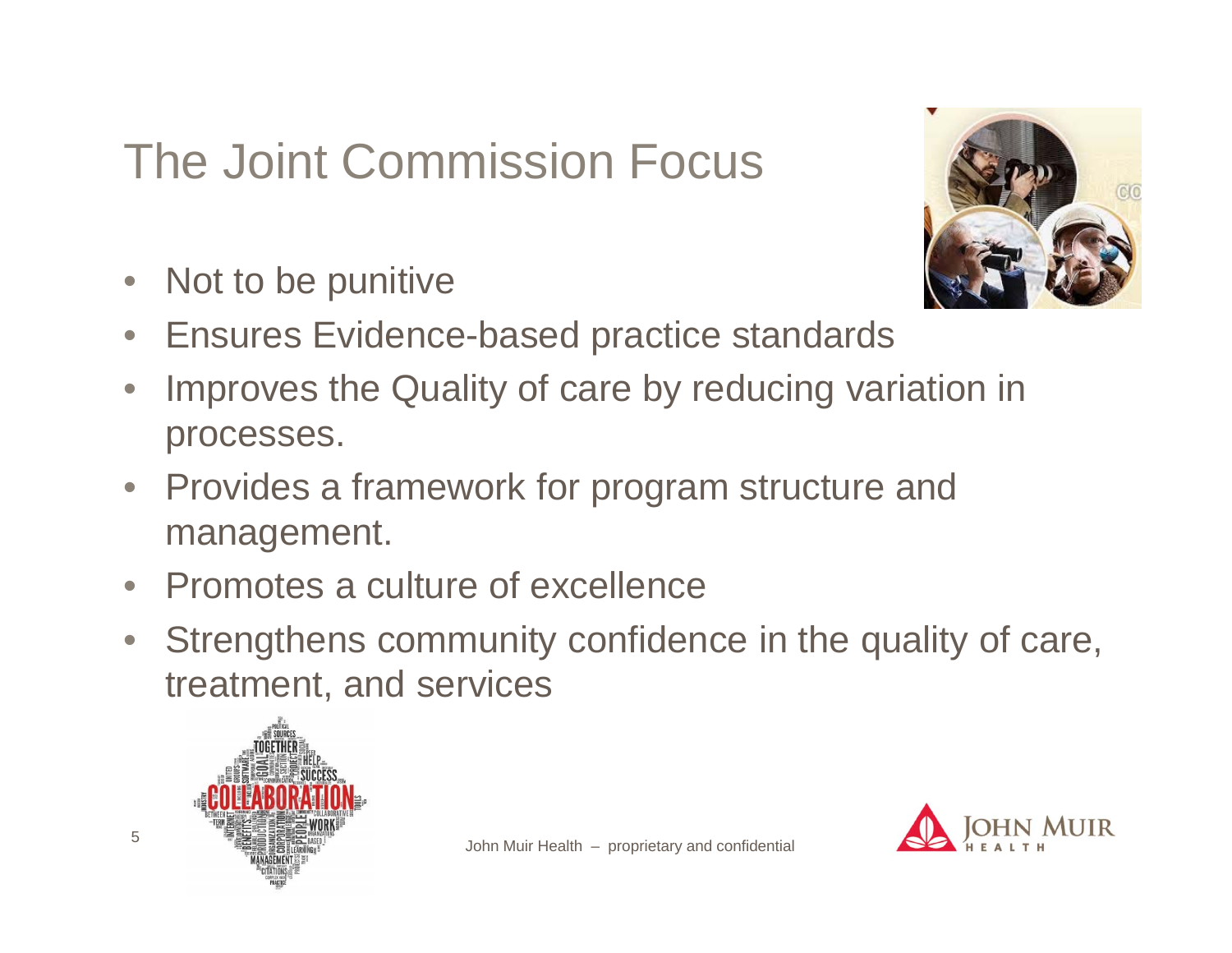# **Standards**

- $\bullet$  What's your evidence base?
	- American Stroke Association
	- Brain Attack Coalition
	- American Academy of Neurology
	- National Stroke Association
	- American Association of Neuroscience Nursing
	- Neurocritical Care Society
	- Society for Neurointerventional Surgery
	- National Guideline Clearinghouse (AHRQ)

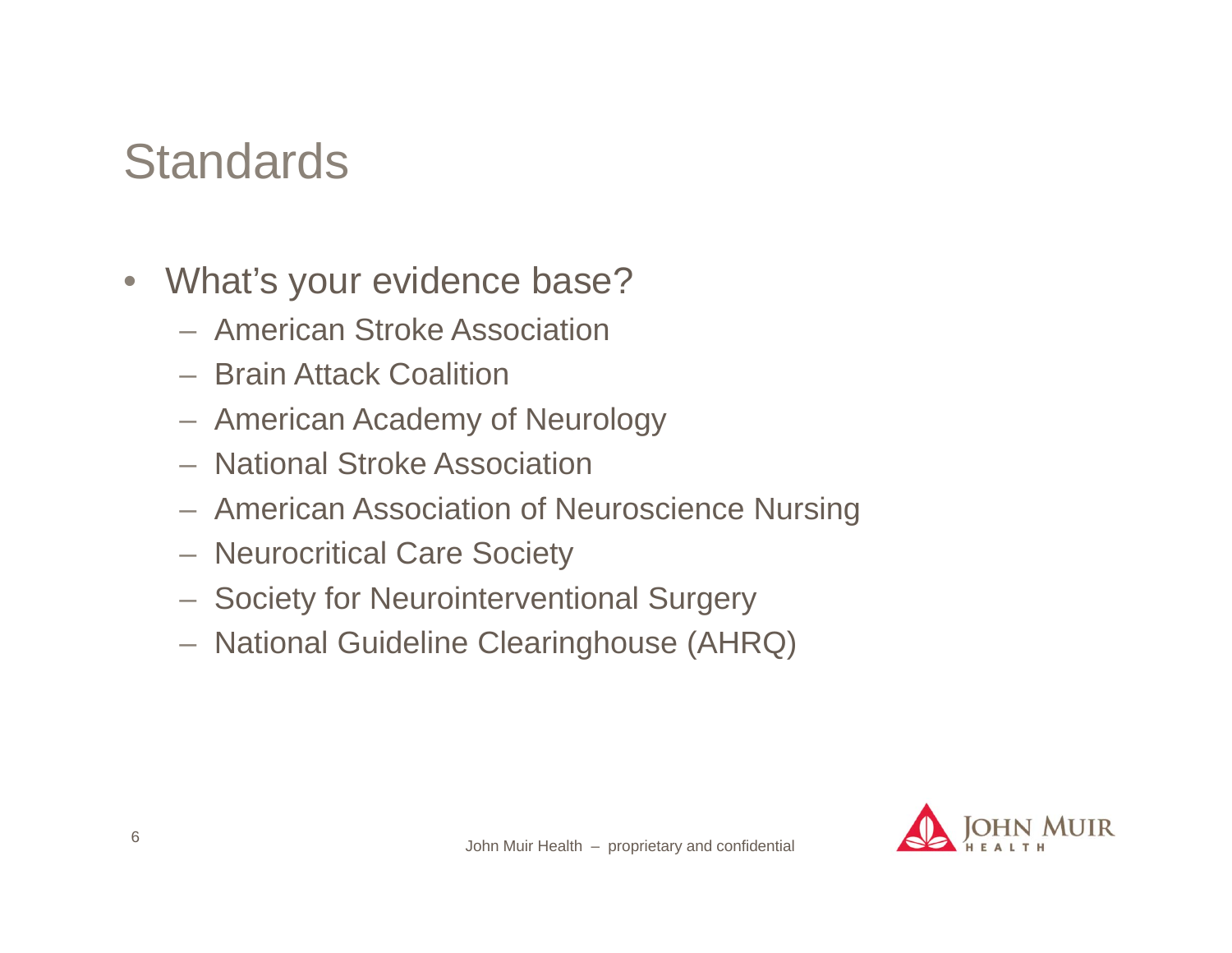# **Standards**

- $\bullet$  Clinical Standards evaluated by The Joint Commission during survey are directly from the AHA/ASA guidelines.
	- Quality improvement committee
	- ED Process (Door-to-times)
	- Testing/ evaluation
	- Treatment
	- Supportive care
		- BP, Telemetry
	- $-$  Secondary prevention measures
		- Complication prevention
		- $\bullet$ Ongoing stroke prophylaxis

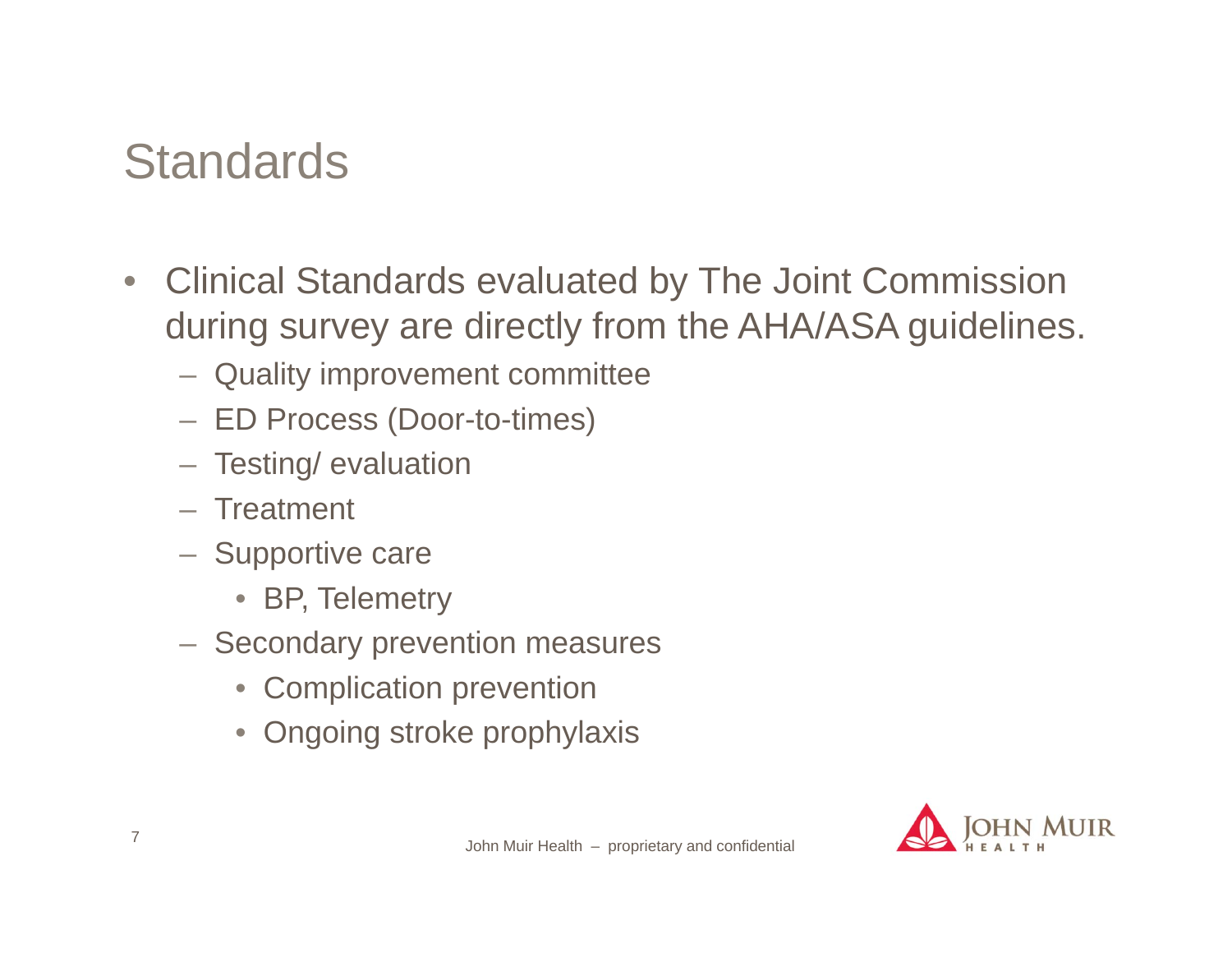# **Standards**

- Education Standards evaluated during survey:
- $\bullet$  Competence of all practitioners
	- Orientation
	- Licensure
	- Education
	- Skills validation
- $\bullet$  Quality Standards:
	- Metrics
		- TJC
		- AHA/ASA
		- Internal

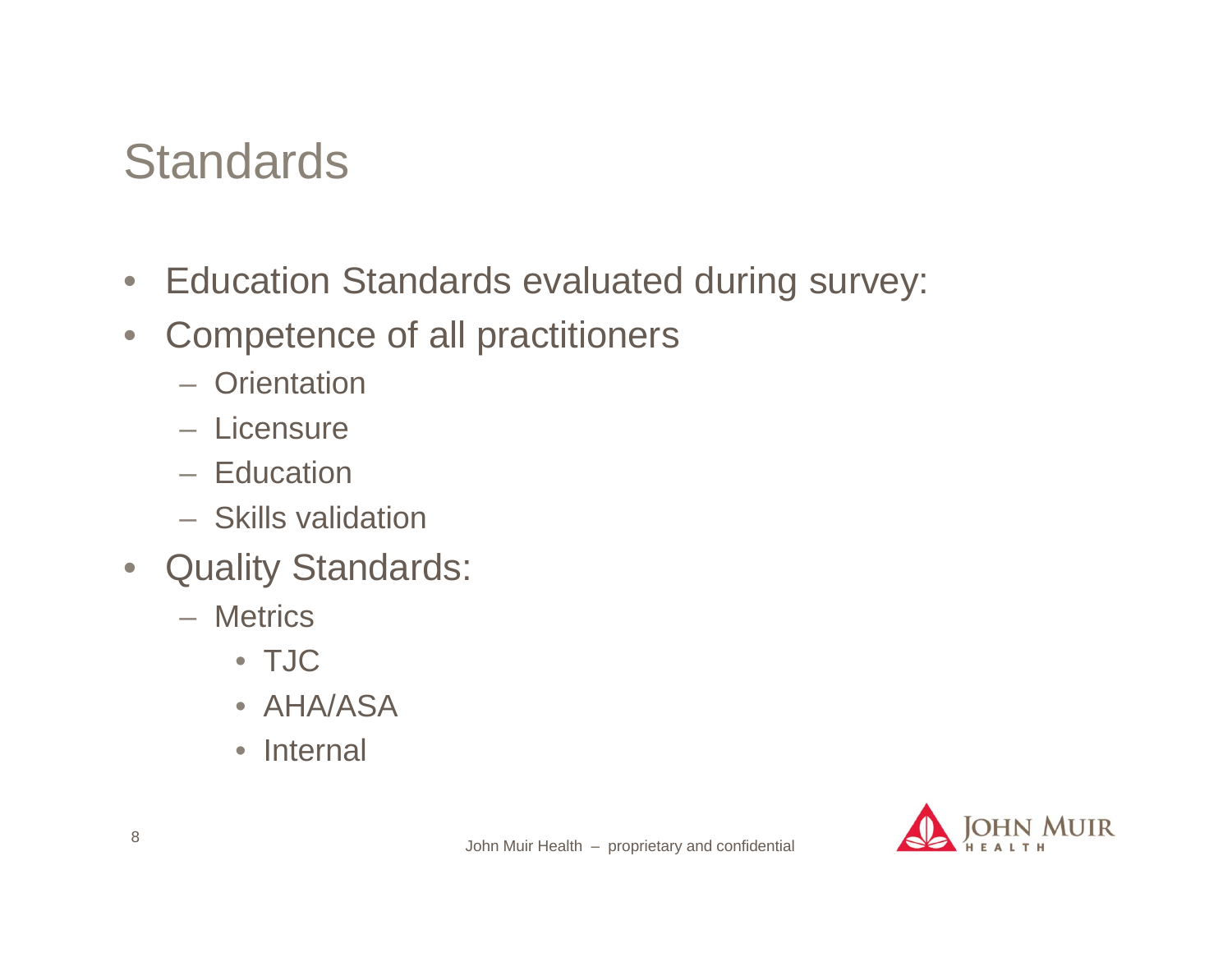#### **Tracers**

- $\bullet$  Used to evaluate how care was delivered.
	- Adherence to the guidelines/standards set by research and by the program.
	- $-$  How departments work together toward the management of this particular patient.
	- Coordination of care towards a goal with the patient/family's interests as the focus.
- What do they want to know?
	- The guidelines set by evidence and the standards set by the program are consistently occurring at the bedside.
	- The direct care providers understand the expectations and rationales.

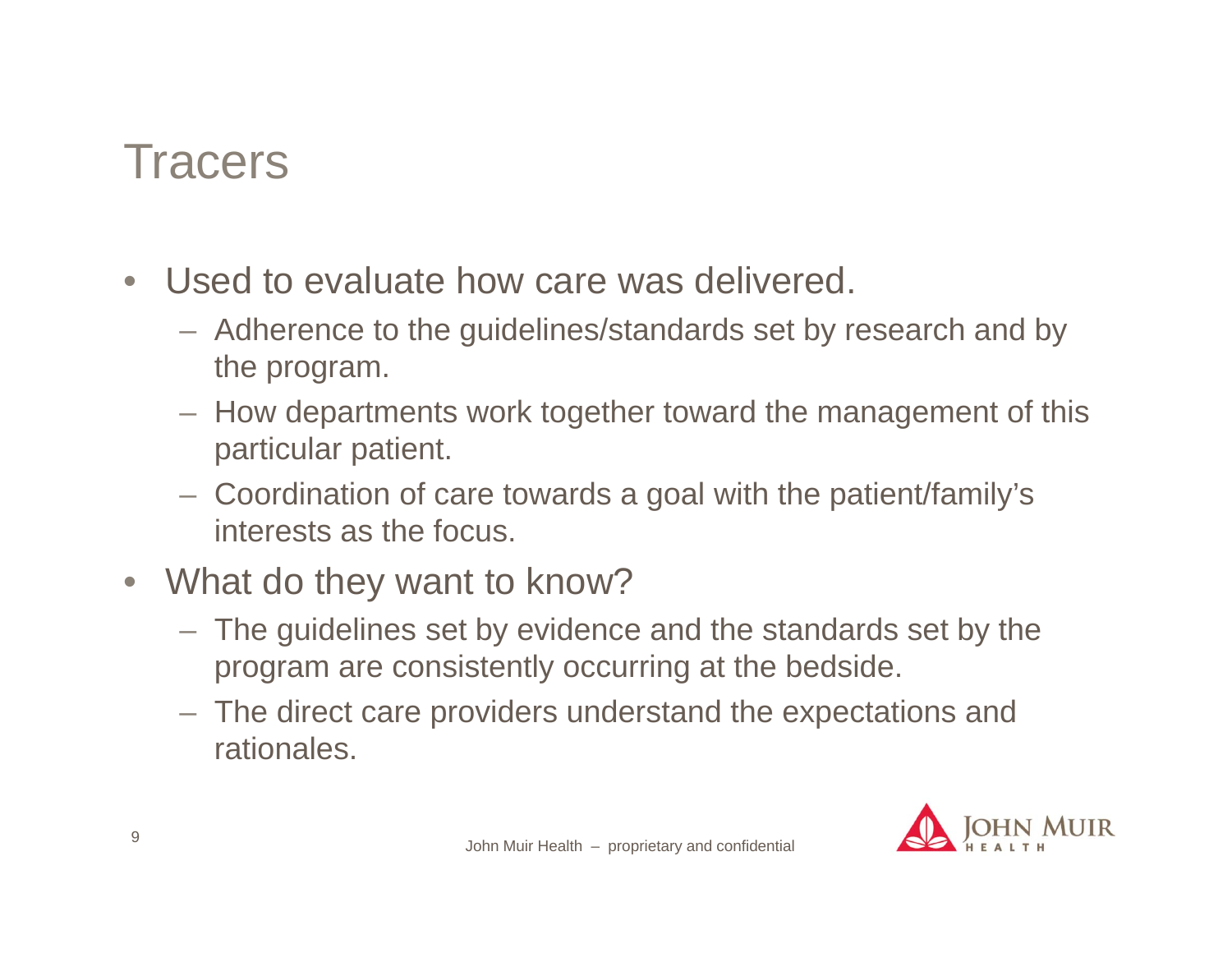# Quality/Performance

- If all components of your program are followed, what does this translate to?
- $\bullet$  Expectation is that you are looking at outcomes of your patients.
	- Patient satisfaction
	- $-$  Patient knowledge of their risk for future stroke
	- $-$  Patient adherence to their plans
	- Functional status

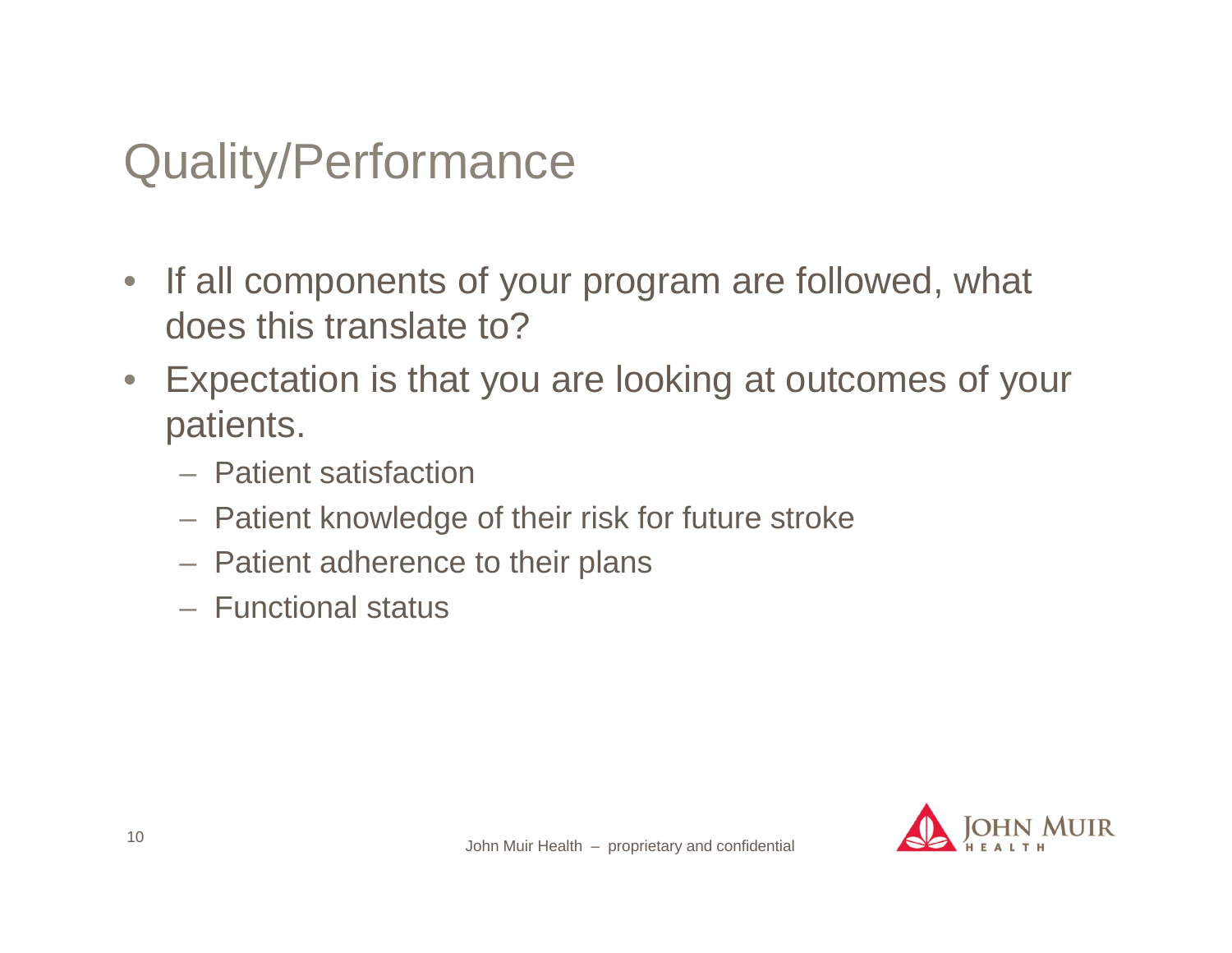# Staff Role on survey day

- $\bullet$ Don't be nervous.
- $\bullet$  Be prepared to talk about your patient.
- Check your documentation.
- Know where your resources are.



#### **DON'T MAKE EYE CONTACT**

**EVE CONTACT DON** 

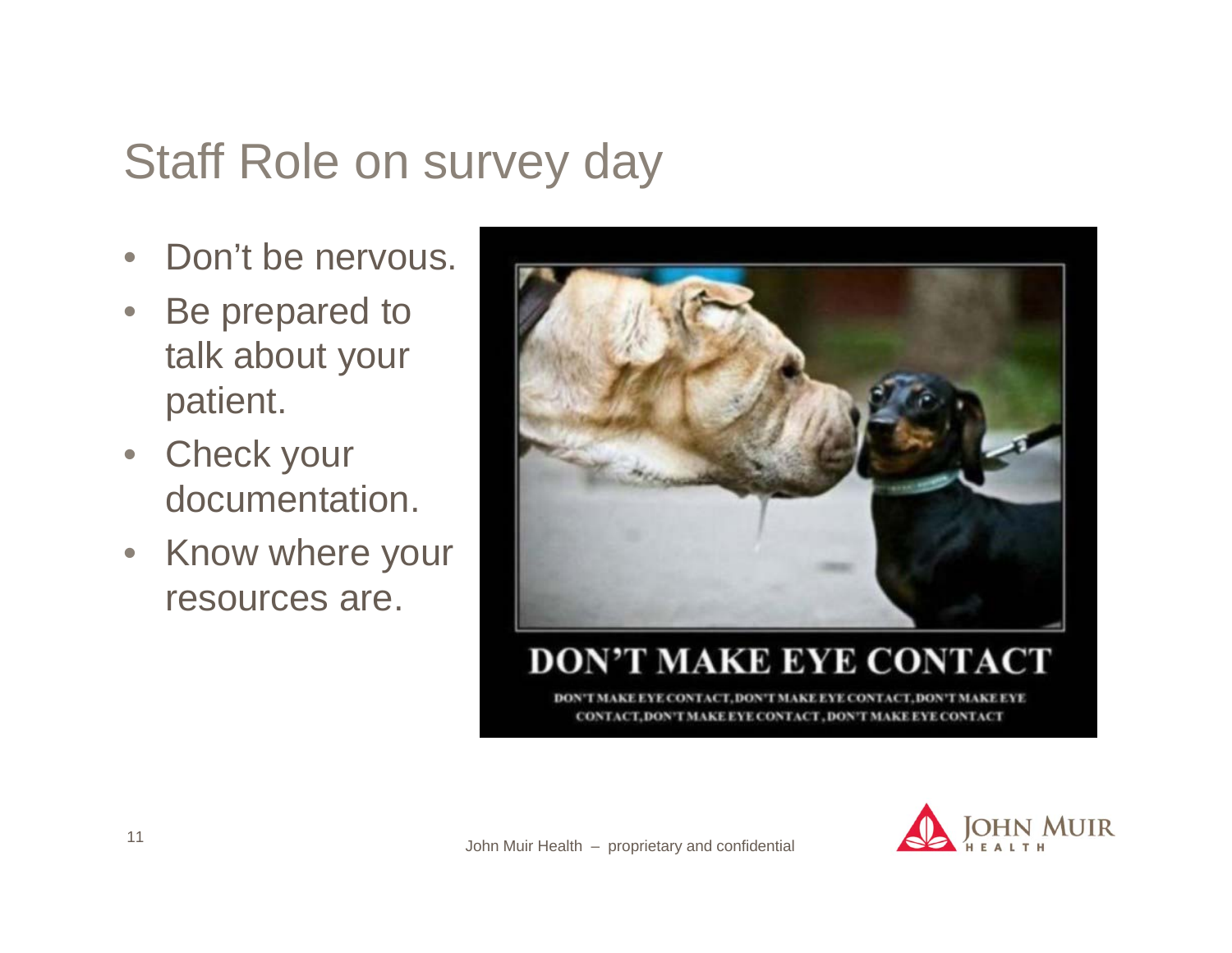#### Trace example

- ED Patient:
	- Arrival mode Walk-in vs. EMS
		- Process for ID and expediting the stroke patient
	- Team Roles
		- Stroke team notification
		- Who does the NIHSS? (full vs. modified)
	- Timing
		- Goals for TAT's
	- tPA
		- Who orders
		- Who mixes
		- What are your standards for VS/Neuro checks
		- S/S of reaction or ICH- what do you do?
	- IR patient
		- How do you identify candidates?
		- What's your transfer process to a higher level of care?

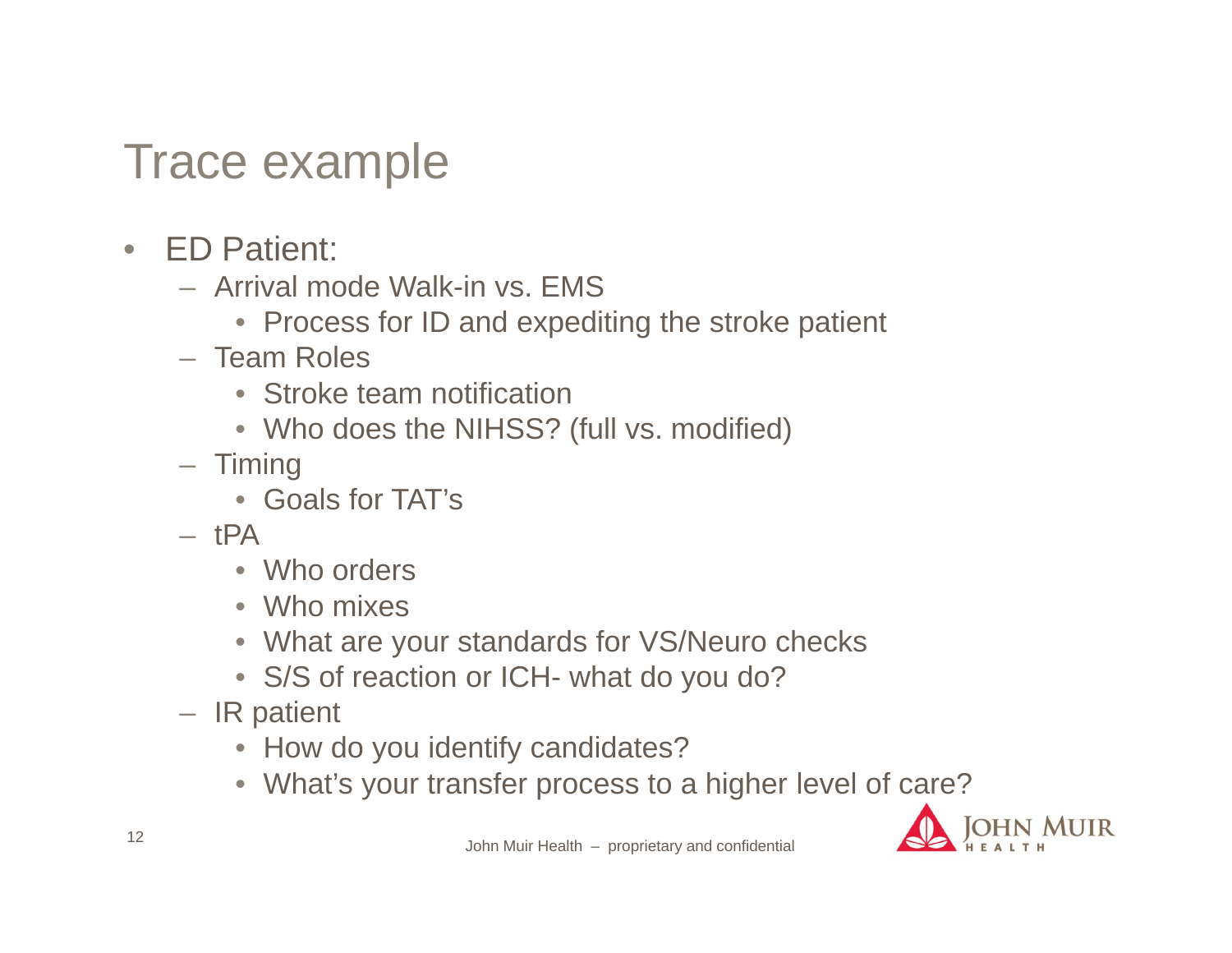### Trace Example

- $\bullet$  Critical Care:
	- $-$  Give report on your patient
	- What are your post tPA standards for VS/Neuro checks
	- Any referrals: (PT/OT/Speech/Case management)
	- VTE prophylaxis
	- Dysphagia Screening
	- $-$  Post 24 hour CT $\rightarrow$  antiplatelet
	- Improvement?
	- Plan for care: MRI, Echo, A1C, Lipids
		- Risk factors
	- Patient Education
	- Additional services (PT/OT/Speech)

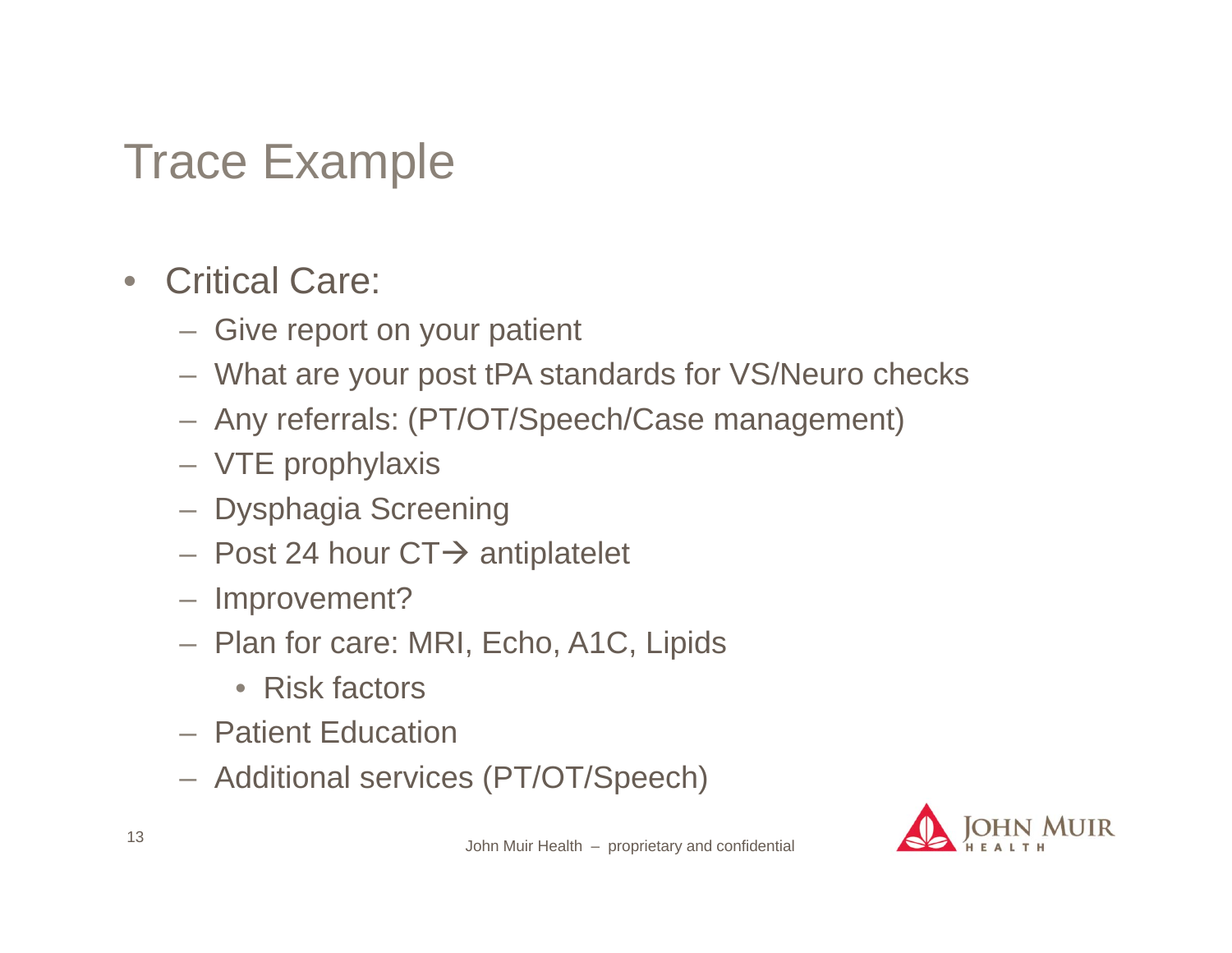## Trace Example

#### • Stroke Unit

- $-$  Give report on your patient
- What are your standards for VS/Neuro checks
- Any referrals: (PT/OT/Speech/Case management)
- Antiplatelet administered
- VTE Prophylaxis
- Dysphagia Screen
- Plan for care: MRI, Echo, A1C, Lipids
	- Risk factors
- Patient Education
- Additional services (PT/OT/Speech)
- Discharge process

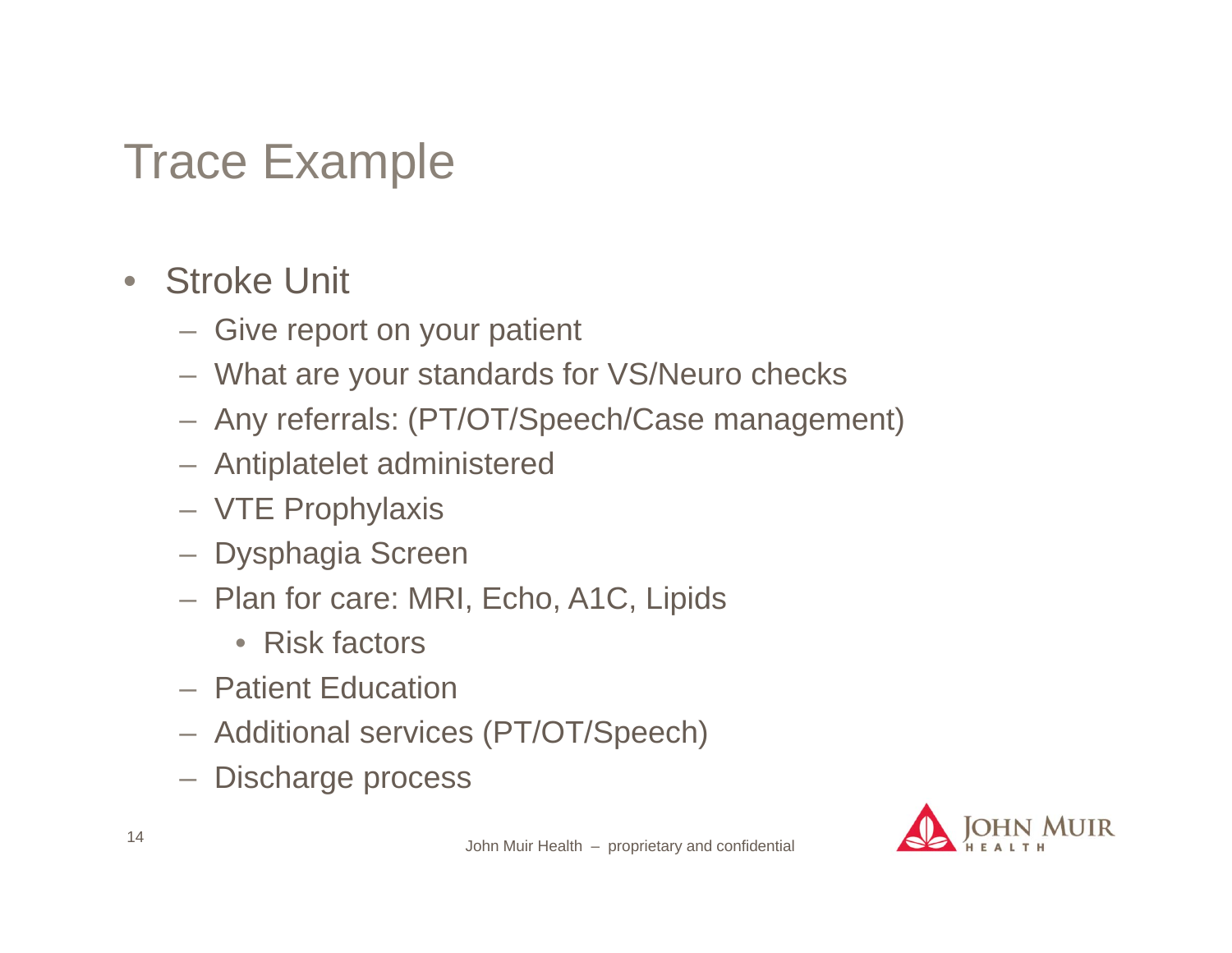# Specific things to know

- $\bullet$ Where your guidelines are.
- $\bullet$ What education you've been required to do.
- $\bullet$  What quality activities you're involved in.
	- What your numbers look like
- $\bullet$ Who your coordinator/unit champion is.
- $\bullet$ What to do if your patient has new symptoms of stroke?
- $\bullet$ What are your patient's risk factors?
- $\bullet$ What's the plan for your patient?

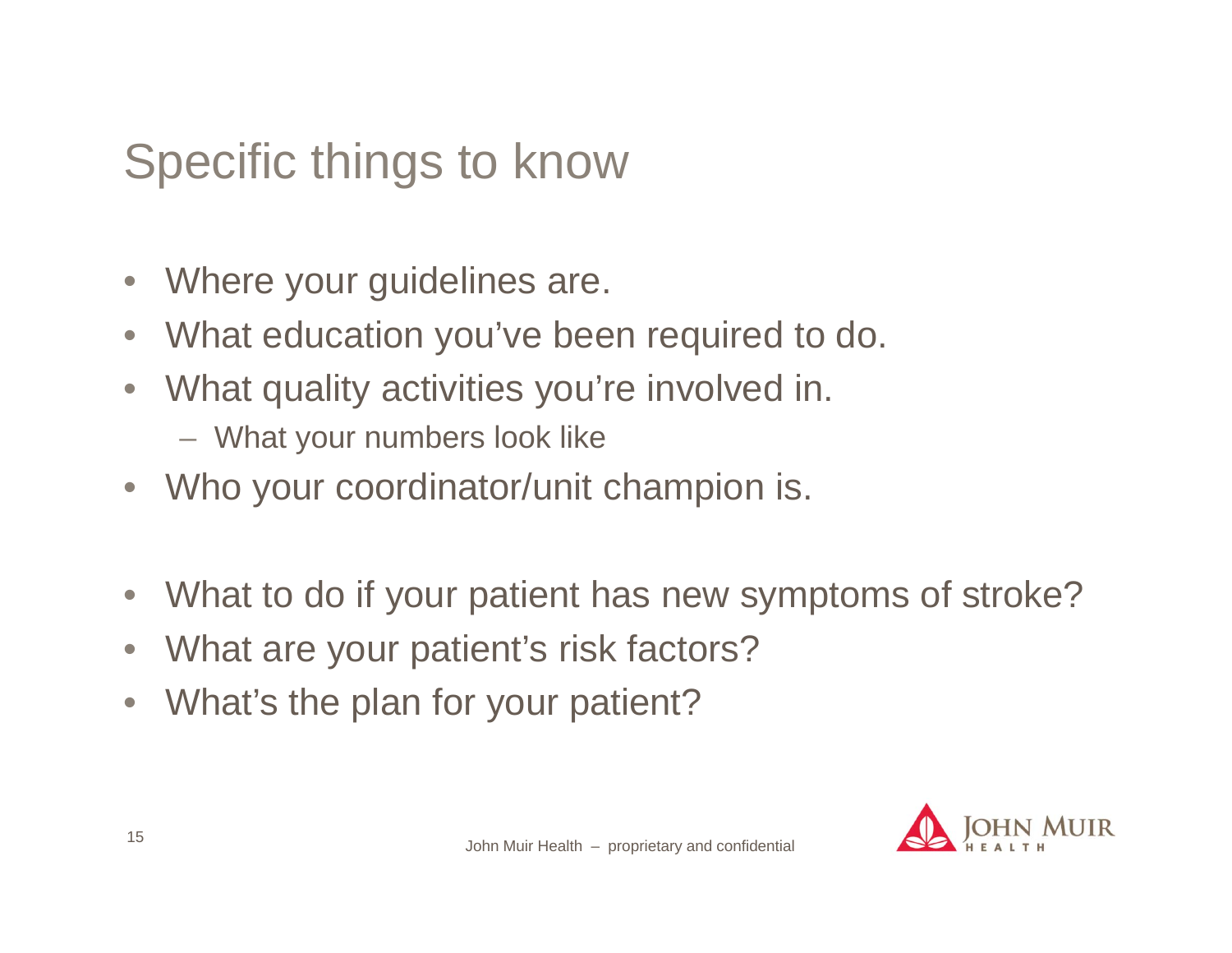# In the chart

- $\bullet$ Dysphagia Screen- Should be a validated/reliable tool.
- $\bullet$ 1<sup>st</sup> Antiplatelet/Anticoagulant- by end of hospital day 2
- Vital signs and neuro assessments- frequency as per your standards
- $\bullet$ VTE prophylaxis-SCD's are a minimum!
- $\bullet$  Education- Patient specific
	- Risk factors
	- Medications
	- S/S of stroke
	- Calling 911
	- Follow up

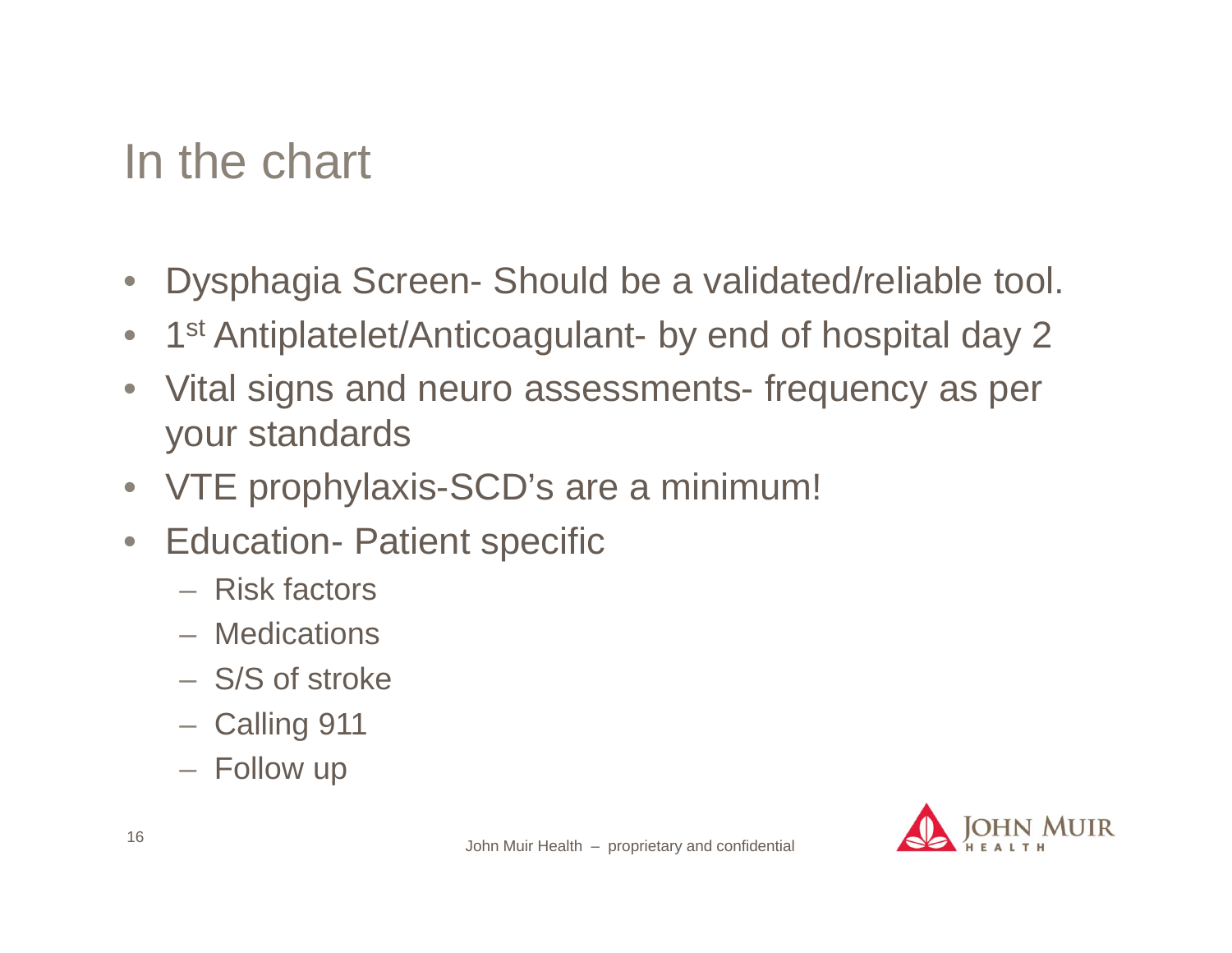# Best Practice Example

- Computerized documentation systems can be  $\bullet$ problematic. **Point Description/Learner Progress:**
- $\bullet$ What was taught?

| <b>Description:</b> | stroke risk factors                                           |  |     |                  |                |                                                                                      |                             |                |      |               |  |  |
|---------------------|---------------------------------------------------------------|--|-----|------------------|----------------|--------------------------------------------------------------------------------------|-----------------------------|----------------|------|---------------|--|--|
|                     | Learner Ready? Method                                         |  |     | Res Comments     |                | Taught By                                                                            |                             | Date           | Time | <b>Status</b> |  |  |
|                     | E<br>А                                                        |  | VU. |                  |                | WHOOSIERTOPICS, NATALIE                                                              |                             | 9/21/201: 1526 |      | Done          |  |  |
|                     |                                                               |  |     |                  |                |                                                                                      |                             |                |      |               |  |  |
| Learner             |                                                               |  |     | <b>Readiness</b> | <b>Method</b>  |                                                                                      | Response-                   |                |      |               |  |  |
| F: Family           | E: Explanation *<br>E: Eager<br>P: Patient<br>A: Acceptance * |  |     |                  |                | VU: Verbalizes Understanding *<br>D: Demonstration<br>DU: Demonstrated Understanding |                             |                |      |               |  |  |
|                     | S: Significant Other<br>N: Nonacceptance<br>H: Handout        |  |     |                  |                |                                                                                      | NR: Needs Reinforcement     |                |      |               |  |  |
|                     | R: Refuses<br>C: Caregiver<br>I: Interpreter                  |  |     |                  |                |                                                                                      | NL: No Evidence of Learning |                |      |               |  |  |
| O: Other            |                                                               |  |     |                  | V: Video       |                                                                                      | RT: Refused Teaching        |                |      |               |  |  |
| Mom: Mother         |                                                               |  |     |                  | C: Class/Group |                                                                                      |                             |                |      |               |  |  |
| Dad: Father         |                                                               |  |     |                  |                |                                                                                      |                             |                |      |               |  |  |
| G: Guardian         |                                                               |  |     |                  |                |                                                                                      |                             |                |      |               |  |  |
|                     | FP: Foster Parent                                             |  |     |                  |                |                                                                                      |                             |                |      |               |  |  |

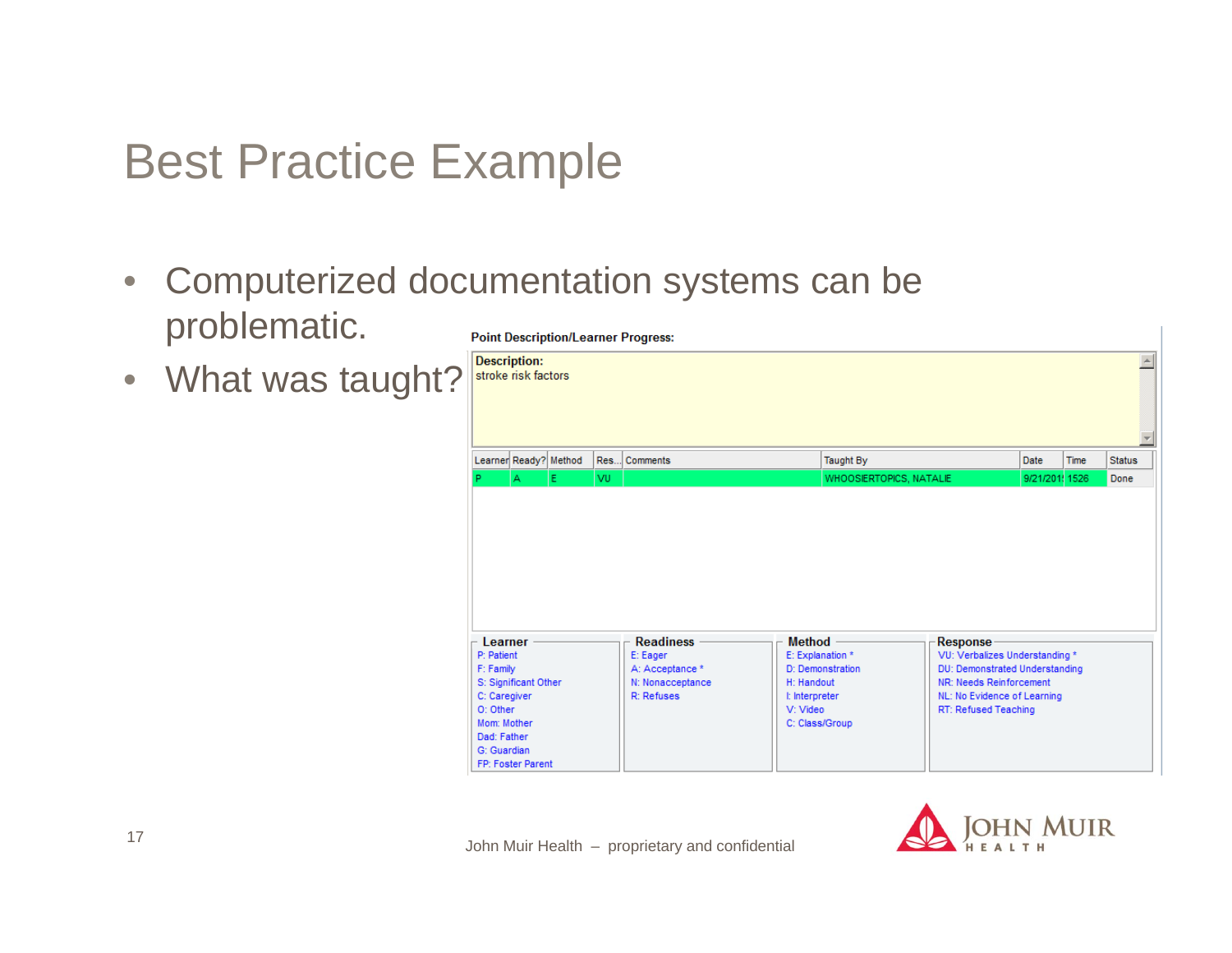#### Best Practice Example

- It's necessary to annotate in order to be patient specific.
- What was taught here?

| <b>Description:</b>                                                                                                                                      | stroke risk factors |     |      |                                                                                   |                                                    |                                                                  |                                                                                                                                                                                         |                  |               |               |
|----------------------------------------------------------------------------------------------------------------------------------------------------------|---------------------|-----|------|-----------------------------------------------------------------------------------|----------------------------------------------------|------------------------------------------------------------------|-----------------------------------------------------------------------------------------------------------------------------------------------------------------------------------------|------------------|---------------|---------------|
| Learner Ready? Method                                                                                                                                    |                     |     | Res. | Comments                                                                          |                                                    | <b>Taught By</b>                                                 |                                                                                                                                                                                         | Date             | Time          | <b>Status</b> |
| P                                                                                                                                                        | А                   | E   | VU   | Patient risk factors of HTN, HLD, Smoking                                         |                                                    | <b>WHOOSIERTOPICS, NATALIE</b>                                   |                                                                                                                                                                                         | 9/21/201! 1526   |               | Done          |
| s                                                                                                                                                        | A                   | H.E | VU   | Henry, pt's spouse educated on HTN, HLD, S WHOOSIERTOPICS, NATALIE                |                                                    |                                                                  |                                                                                                                                                                                         | 9/21/201: 1531   |               | Done          |
| Learner<br>P: Patient<br>F: Family<br>S: Significant Other<br>C: Caregiver<br>O: Other<br>Mom: Mother<br>Dad: Father<br>G: Guardian<br>FP: Foster Parent |                     |     |      | <b>Readiness</b><br>E: Eager<br>A: Acceptance *<br>N: Nonacceptance<br>R: Refuses | Method<br>H: Handout<br>I: Interpreter<br>V: Video | E: Explanation *<br>D: Demonstration<br>C: Class/Group<br>Delete | Response<br>VU: Verbalizes Understanding *<br>DU: Demonstrated Understanding<br>NR: Needs Reinforcement<br>NL: No Evidence of Learning<br>RT: Refused Teaching<br><b>Apply Defaults</b> |                  | Copy Previous |               |
| <b>Education Materials:</b>                                                                                                                              |                     |     |      |                                                                                   |                                                    |                                                                  |                                                                                                                                                                                         |                  |               |               |
|                                                                                                                                                          |                     |     |      |                                                                                   |                                                    |                                                                  |                                                                                                                                                                                         | <b>JOHN MUIR</b> |               |               |

HEALTH

John Muir Health – proprietary and confidential <sup>18</sup>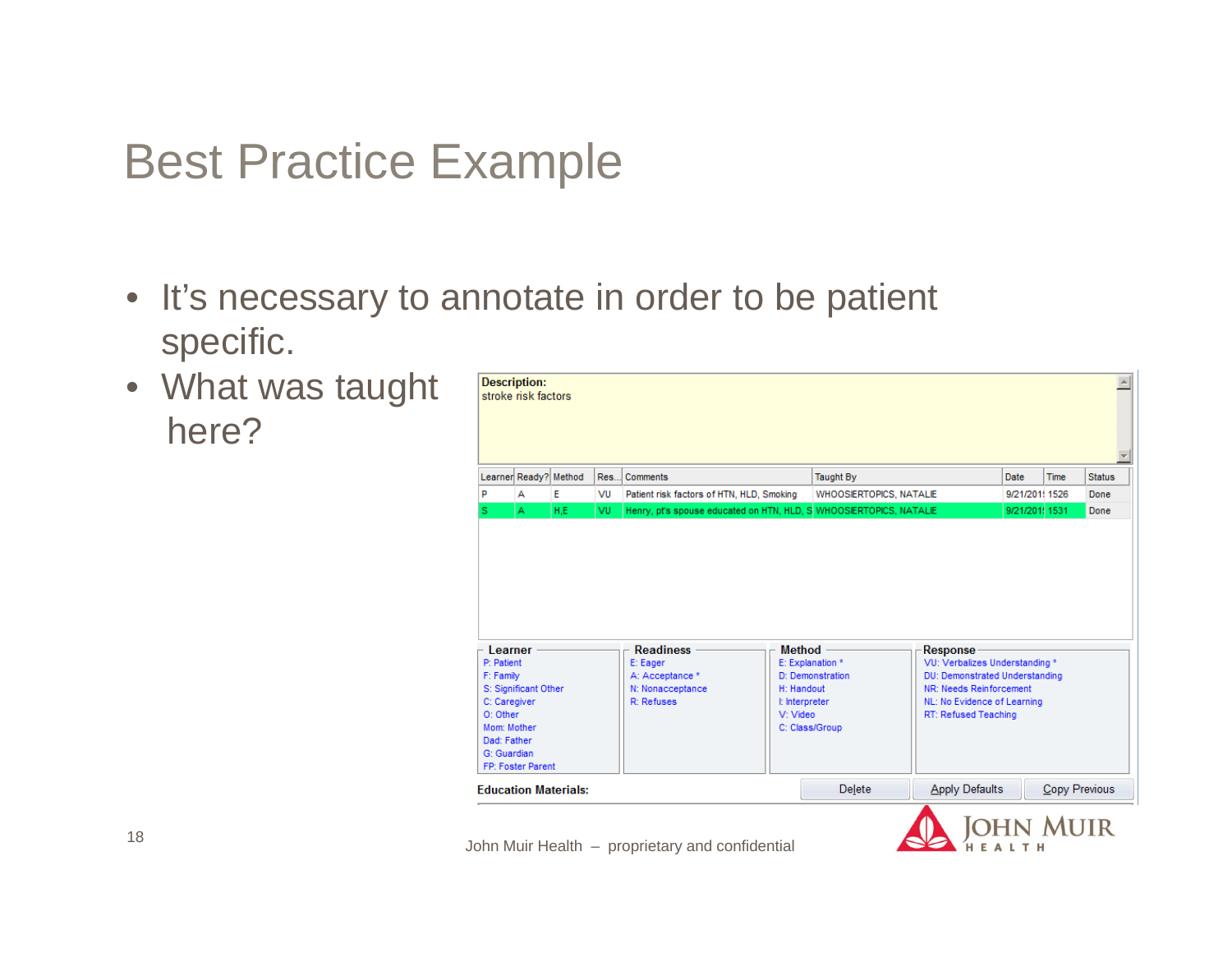# Best Practice Example

- $\bullet$  Begins in care planning
	- ID your risk factors here
- If you use an outside pamphlet
	- "marry" the content to the chart in some way
- Auto populate as much as possible
	- Check boxes of common items
	- FAST criteria
- $\bullet$  On discharge materials, have a blurb that covers all patients.
	- $-$  Signs of stroke (FAST criteria)
	- $-$  Symptoms of stroke (additional speech etc.)
	- Rask factors for stroke (with descriptions)
	- Medication compliance/Follow up

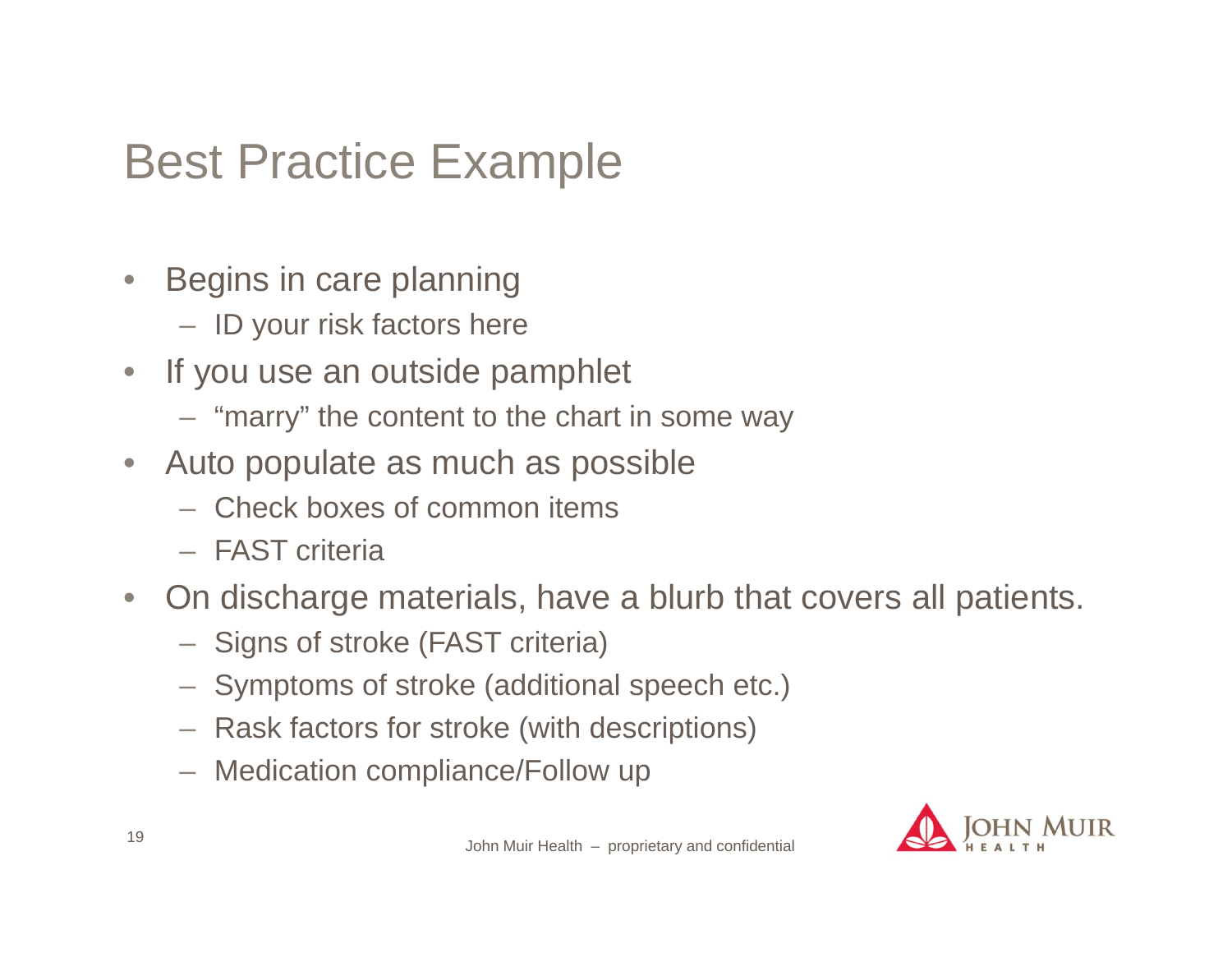## Care Plan in EHR

| ÷                      | <b>Care Plan</b>                                                                           | $\overline{?}$<br>Resize ♦                                                                                                                                   |  |  |  |  |  |  |  |  |
|------------------------|--------------------------------------------------------------------------------------------|--------------------------------------------------------------------------------------------------------------------------------------------------------------|--|--|--|--|--|--|--|--|
| Patient Summan         | ħ<br>⇦<br>⇛                                                                                | 丰<br>B<br>28                                                                                                                                                 |  |  |  |  |  |  |  |  |
| <b>Chart Review</b>    | <b>Back</b>                                                                                | Forward Document Modify Problem New Problem Apply Template Bring Forward Resolve Problems Delete Problem Clear All Filters<br>Filters<br>Reviewed<br>Legend  |  |  |  |  |  |  |  |  |
|                        | <b>Care Plan</b>                                                                           | Last Documented on 09/21/15 0924 by Nathan Small, OT                                                                                                         |  |  |  |  |  |  |  |  |
| <b>Care Everywhere</b> | 由 Infection, Risk of                                                                       |                                                                                                                                                              |  |  |  |  |  |  |  |  |
| <b>Results Review</b>  | ⊟⊶ <mark>⊞</mark> Pain - Acute - JMH                                                       | Display: <b>▽</b> Description ▽ Web Links □ Detail                                                                                                           |  |  |  |  |  |  |  |  |
| <b>Synopsis</b>        | 由 图 Pain - Acute                                                                           | <b>Education, stroke risk factors</b>                                                                                                                        |  |  |  |  |  |  |  |  |
| Intake/Output          | 白 <b>El Alcohol Withdrawal - JMH</b>                                                       | <b>REMINDER(s):</b>                                                                                                                                          |  |  |  |  |  |  |  |  |
|                        | 由 <b>I</b> Discharge Planning                                                              | Many of the risks that make you more likely to have a stroke are known, but it is still possible for a stroke to occur with no obvious cause.                |  |  |  |  |  |  |  |  |
| <b>Problem List</b>    | 由 图 Cognitive-Perceptual Pattern - Impaired                                                | Some of these risk factors, such as a strong family history of stroke, are things that cannot be changed. However, high blood pressure                       |  |  |  |  |  |  |  |  |
|                        | 由 图 Fluid Volume - Deficit                                                                 | (hypertension), high blood sugar (diabetes), smoking, excessive alcohol consumption, high cholesterol and obesity (being very                                |  |  |  |  |  |  |  |  |
| <b>History</b>         | <b>中国 Nutrition Deficit</b>                                                                | overweight), heart disease and abnormalities of the clotting system in the blood can all be controlled to minimize the chance of someone<br>having a stroke. |  |  |  |  |  |  |  |  |
|                        | <b>E- I</b> Sleep Pattern Disturbance                                                      |                                                                                                                                                              |  |  |  |  |  |  |  |  |
|                        | 由 图 Violence - Risk of, Self/Other-Directed                                                | Personal Risk Factor(s):                                                                                                                                     |  |  |  |  |  |  |  |  |
|                        | 自 B Mobility - Impaired - JMH                                                              | Drugs/ETOH<br>Dyslipidemia                                                                                                                                   |  |  |  |  |  |  |  |  |
| <b>Notes</b>           | 由 图 Mobility - Impaired<br>E Stroke - Ischemic/ TIA, or Spontaneous ICH/ SAH               | <b>HTN</b>                                                                                                                                                   |  |  |  |  |  |  |  |  |
|                        | 由 图 Fluid Volume - Deficit                                                                 | Obesity                                                                                                                                                      |  |  |  |  |  |  |  |  |
|                        | 白 图 Tissue Perfusion - Cerebral, Altered                                                   | <b>Previous TIA/CVA</b><br>Smoker                                                                                                                            |  |  |  |  |  |  |  |  |
| FIF                    | 白 图 Stroke Education                                                                       |                                                                                                                                                              |  |  |  |  |  |  |  |  |
| <b>Orders</b>          | ● Knowledge of Stroke Education                                                            | Discontinue   <b>/</b> Edit Intervention                                                                                                                     |  |  |  |  |  |  |  |  |
|                        | <b>A O</b> Problem Interventions                                                           | <b>Web Links</b>                                                                                                                                             |  |  |  |  |  |  |  |  |
| Patient Educati        | ■ Education, emergency medical system act                                                  | Performance Measure: Discharge Instructions                                                                                                                  |  |  |  |  |  |  |  |  |
| <b>Care Plan</b>       | Education, postdischarge follow-up                                                         |                                                                                                                                                              |  |  |  |  |  |  |  |  |
| <b>Admission</b>       | Education, stroke risk factors                                                             |                                                                                                                                                              |  |  |  |  |  |  |  |  |
|                        | ■ Education, stroke warning signs                                                          |                                                                                                                                                              |  |  |  |  |  |  |  |  |
| <b>Transfer</b>        | Education, stroke binder given and reviewe                                                 |                                                                                                                                                              |  |  |  |  |  |  |  |  |
| Discharge              | Education, Antiplatelet (name, dosage, fred                                                |                                                                                                                                                              |  |  |  |  |  |  |  |  |
| Procedure              | ■ Education, Anticoagulant (name, dosage, f<br>■ Education, Statins (name, dosage, frequen |                                                                                                                                                              |  |  |  |  |  |  |  |  |
|                        | Education, Antihypertensives (name, dosa                                                   |                                                                                                                                                              |  |  |  |  |  |  |  |  |
| <b>Stroke</b>          | Education, Diabetes-related (name, dosage                                                  |                                                                                                                                                              |  |  |  |  |  |  |  |  |

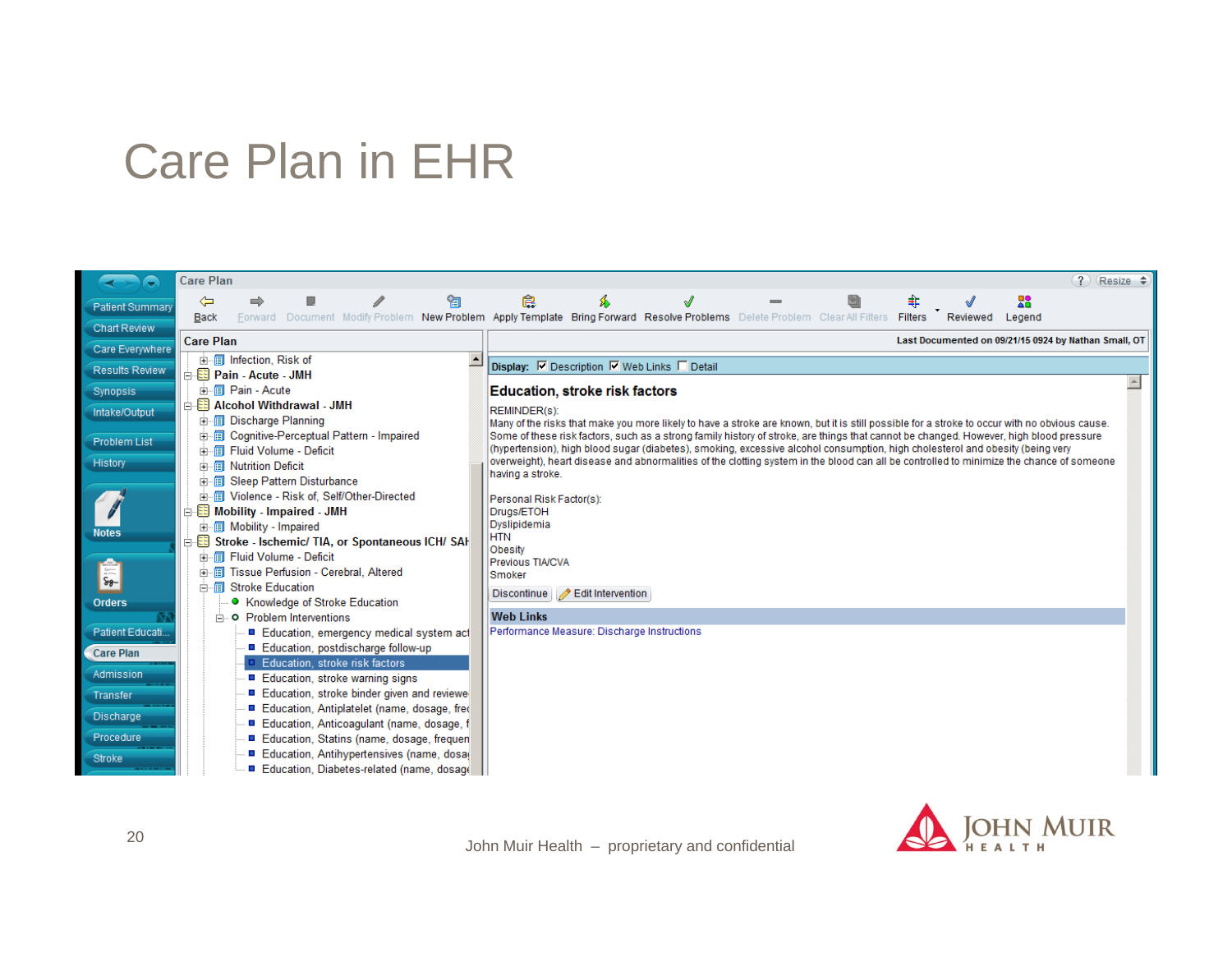#### Translates to Education

| a<br>$\rightarrow$                                                                            | $\left( 2\right)$<br><b>Unresolved Education</b>                                                                                                                                                                                                                                                                                                                      |                             |                                                                                                                                                                                                                                                                                                                                                                                                                                                        |                                                                                                                                                          |          |                 |                                                                                   |                                                                                                                     |  |      |                                                                                                                                                                       |               |                |
|-----------------------------------------------------------------------------------------------|-----------------------------------------------------------------------------------------------------------------------------------------------------------------------------------------------------------------------------------------------------------------------------------------------------------------------------------------------------------------------|-----------------------------|--------------------------------------------------------------------------------------------------------------------------------------------------------------------------------------------------------------------------------------------------------------------------------------------------------------------------------------------------------------------------------------------------------------------------------------------------------|----------------------------------------------------------------------------------------------------------------------------------------------------------|----------|-----------------|-----------------------------------------------------------------------------------|---------------------------------------------------------------------------------------------------------------------|--|------|-----------------------------------------------------------------------------------------------------------------------------------------------------------------------|---------------|----------------|
| <b>Patient Summary</b>                                                                        | Assessment                                                                                                                                                                                                                                                                                                                                                            | <b>Unresolved Education</b> |                                                                                                                                                                                                                                                                                                                                                                                                                                                        | <b>Education Review</b><br><b>Manage Education</b>                                                                                                       |          |                 |                                                                                   |                                                                                                                     |  |      |                                                                                                                                                                       |               |                |
| <b>Chart Review</b>                                                                           | <b>Title/Topic/Teaching Point:</b>                                                                                                                                                                                                                                                                                                                                    |                             | <b>Point Description/Learner Progress:</b>                                                                                                                                                                                                                                                                                                                                                                                                             |                                                                                                                                                          |          |                 |                                                                                   |                                                                                                                     |  |      |                                                                                                                                                                       |               |                |
| Care Everywhere<br><b>Results Review</b>                                                      | 田 图 Pressure Ulcer - Risk of - JMH<br><b>El Pain - Acute - JMH</b><br><b>El Alcohol Withdrawal - JMH</b>                                                                                                                                                                                                                                                              |                             | <b>Description:</b><br>REMINDER(s):<br>Many of the risks that make you more likely to have a stroke are known, but it is still possible for a stroke to occur with no                                                                                                                                                                                                                                                                                  |                                                                                                                                                          |          |                 |                                                                                   |                                                                                                                     |  |      |                                                                                                                                                                       |               |                |
| <b>Synopsis</b><br>Intake/Output                                                              | 白 图 Hospitalized Patient Plan of Care - JMH<br>Self-Care Deficit-ADLs-JMH<br>由相目<br>由圖<br>Mobility - Impaired - JMH<br>ė II<br>Stroke - Ischemic/ TIA, OR Spontaneous ICH/ SAH - JMH                                                                                                                                                                                  |                             | obvious cause. Some of these risk factors, such as a strong family history of stroke, are things that cannot be changed.<br>However, high blood pressure (hypertension), high blood sugar (diabetes), smoking, excessive alcohol consumption, high<br>cholesterol and obesity (being very overweight), heart disease and abnormalities of the clotting system in the blood can all be<br>controlled to minimize the chance of someone having a stroke. |                                                                                                                                                          |          |                 |                                                                                   |                                                                                                                     |  |      |                                                                                                                                                                       |               |                |
| <b>Problem List</b>                                                                           | <b>a</b> prescribed activity level<br>emergency medical system activation                                                                                                                                                                                                                                                                                             |                             | Learner Ready? Method                                                                                                                                                                                                                                                                                                                                                                                                                                  |                                                                                                                                                          |          | Res Comments    | <b>Taught By</b>                                                                  |                                                                                                                     |  | Date | Time                                                                                                                                                                  | <b>Status</b> |                |
| <b>History</b>                                                                                | <b>a</b> postdischarge follow-up                                                                                                                                                                                                                                                                                                                                      |                             |                                                                                                                                                                                                                                                                                                                                                                                                                                                        |                                                                                                                                                          |          | <b>VU</b>       |                                                                                   |                                                                                                                     |  |      | 9/19/201! 1539                                                                                                                                                        |               | Done           |
|                                                                                               | a stroke risk factors<br>stroke warning signs                                                                                                                                                                                                                                                                                                                         |                             |                                                                                                                                                                                                                                                                                                                                                                                                                                                        | Δ                                                                                                                                                        | H<br>E,H | VU<br><b>NR</b> |                                                                                   |                                                                                                                     |  |      | 9/20/201! 1048<br>9/20/201! 1524                                                                                                                                      |               | Done<br>Active |
| <b>Notes</b>                                                                                  | Stroke binder given and reviewed<br>Antiplatelet (name, dosage, frequency, indication, side effects, sy<br>Anticoaqulant (name, dosage, frequency, indication, side effects,<br><b>a</b> Statins (name, dosage, frequency, indication, side effects, sympt                                                                                                            |                             |                                                                                                                                                                                                                                                                                                                                                                                                                                                        |                                                                                                                                                          |          |                 |                                                                                   |                                                                                                                     |  |      |                                                                                                                                                                       |               |                |
| \$11                                                                                          | Antihypertensives (name, dosage, frequency, indication, side effi<br>Diabetes-related (name, dosage, frequency, indication, side effec<br>aspiration prevention                                                                                                                                                                                                       |                             |                                                                                                                                                                                                                                                                                                                                                                                                                                                        |                                                                                                                                                          |          |                 |                                                                                   |                                                                                                                     |  |      |                                                                                                                                                                       |               |                |
| <b>Orders</b>                                                                                 | coughing<br>v<br><b>u</b> intermittent pneumatic compression                                                                                                                                                                                                                                                                                                          |                             |                                                                                                                                                                                                                                                                                                                                                                                                                                                        |                                                                                                                                                          |          |                 |                                                                                   |                                                                                                                     |  |      |                                                                                                                                                                       |               |                |
| <b>Patient Educati</b><br>Care Plan<br>Admission<br><b>Transfer</b><br>Discharge<br>Procedure | <b>a</b> lower extremity exercises<br><b>a</b> venous thromboembolism prevention<br><b>a</b> venous thromboembolism signs and symptoms<br>a activity promotion<br>anticoaqulation medication management<br>stroke community centers<br>a support group<br>a tobacco-use cessation benefits<br>a nutritional requirements<br>白 图 Breathing Pattern - Ineffective - JMH |                             |                                                                                                                                                                                                                                                                                                                                                                                                                                                        | Learner<br>P: Patient<br>F: Family<br>S: Significant Other<br>C: Caregiver<br>O: Other<br>Mom: Mother<br>Dad: Father<br>G: Guardian<br>FP: Foster Parent |          |                 | <b>Readiness</b><br>E: Eager<br>A: Acceptance *<br>N: Nonacceptance<br>R: Refuses | <b>Method</b><br>E: Explanation *<br>D: Demonstration<br>H: Handout<br>I: Interpreter<br>V: Video<br>C: Class/Group |  |      | <b>Response</b><br>VU: Verbalizes Understanding *<br>DU: Demonstrated Understanding<br>NR: Needs Reinforcement<br>NL: No Evidence of Learning<br>RT: Refused Teaching |               |                |

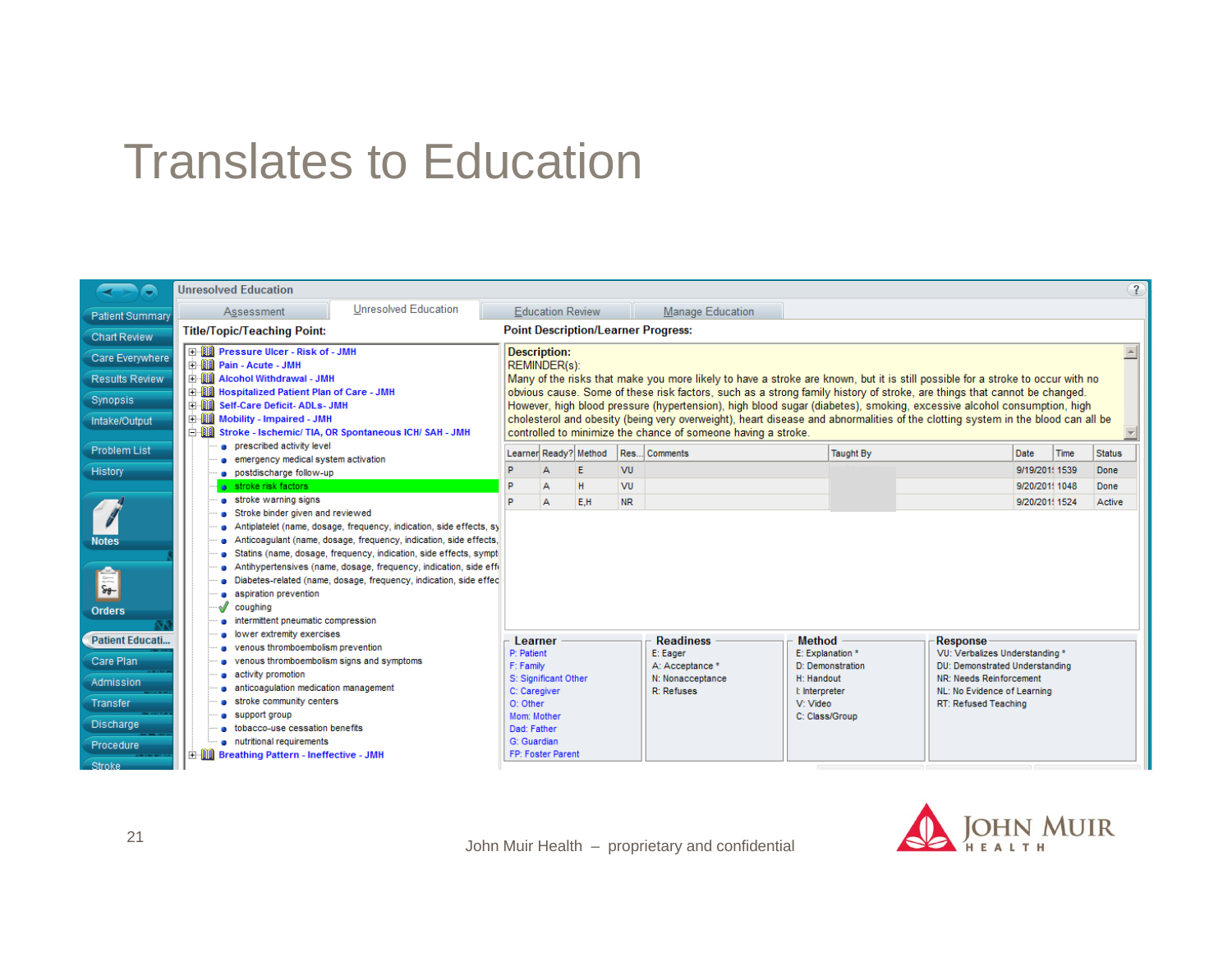# Preparing for success

- $\bullet$  Ongoing readiness:
	- Focus on items the staff should have down "cold".
	- Processes
	- Policies
	- FAST Criteria
	- Quality information
- Start Early!
- $\bullet$ Mock surveys
- $\bullet$ Have a 7-day plan
- $\bullet$ Postings of PI plans